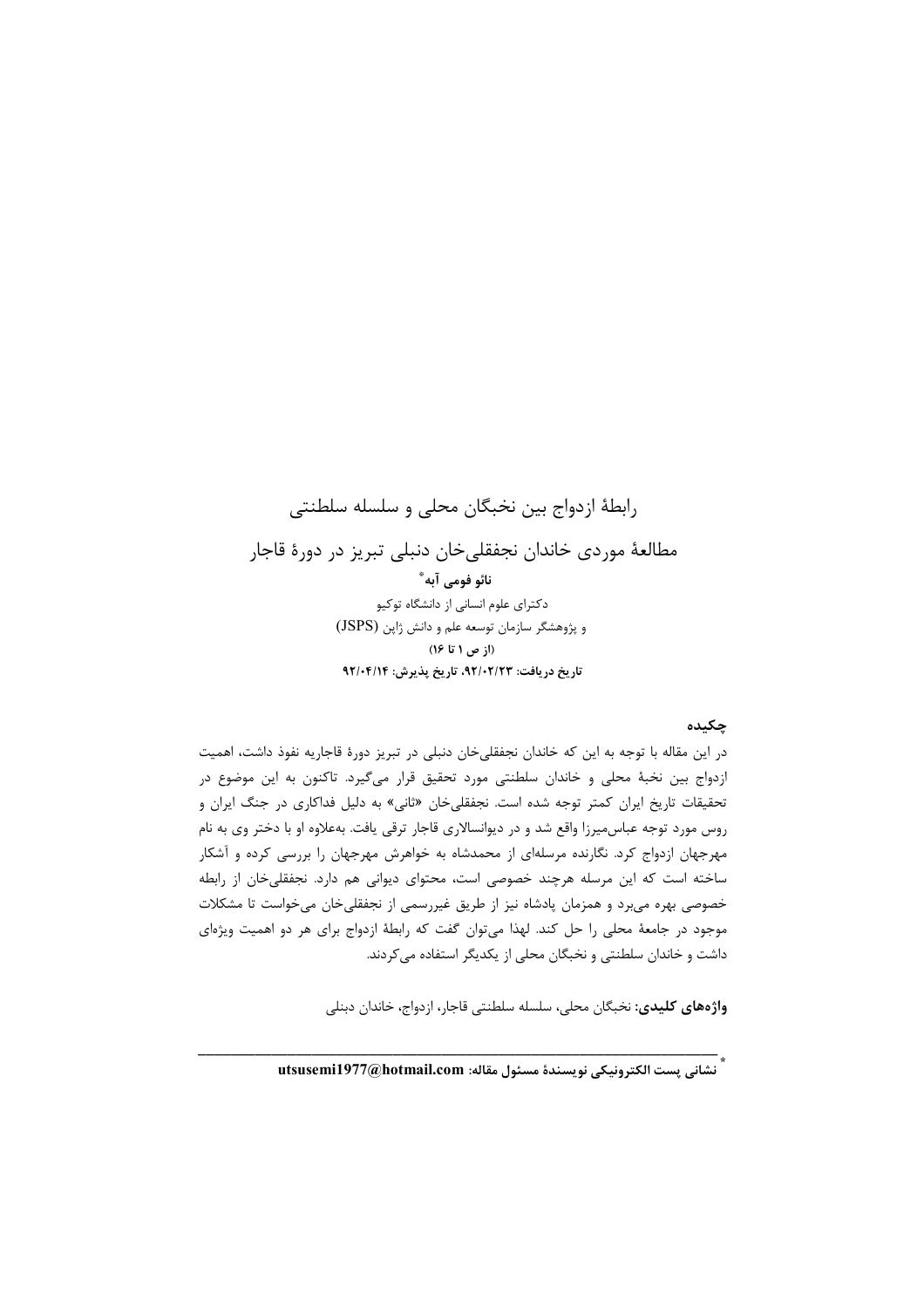### مقدمه

نخبگان محلی در تاریخ ایران اهمیت چشمگیری داشتند، زیرا در سیر تواریخ ایران، حکومت مرکزی گاهی در کوتاهمدت دچار فروپاشی میشد و در چنین مواردی وجود نخبگان برای اداره و امنیت جامعهٔ محلی ضروری بود.

می توان گفت که یکی از مهمترین مطالبی که در تحقیقات مربوط به نخبگان محلی ایران مورد توجه محققین داخلی و خارجی قرار گرفته است، بررسی و آشکارسازی روابط آنان با دولت مرکزی است. تاکنون این موضوع در مقالات و کتابهای گوناگون کموبیش بحث شده است؛ بهعنوان مثال تحولات و دگر گونی۵های مربوط به موازنهٔ قدرت بین این دو، شرکت نخبگان در حکومت مرکزی، واگذاری مناصب مرکزی، محلی و غیره به آنان<sup>٬٬٬</sup> علاوه بر اینها، میدانیم که نهتنها در ایران بلکه در اکثر نقاط جهان قدیم، برای نخبگان محلی، برقراری روابط گوناگون با سلسلهٔ یادشاهی به خصوص رابطه ازدواج، اهمیتی ویژه داشته است. در آثار مربوط به ایران نیز در این باره از دیدگاه خاندان سلطنتي تحقيقاتي انجام شده است.

دکتر ابراهیمنژاد دربارهٔ سیاست ازدواج خاندان سلطنتی قاجا, تحقیق کرده است<sup>(۲)</sup> و به تأثيرات ازدواج بين سلسلهٔ سلطنتي و نخبگان محلي نيز كمي پرداخته و مي،نويسد: «این نوع ازدواج برای برقراری سلطهٔ دولت مرکزی در ولایات استفاده می شد» یا «این نوع ازدواج به پایداری حکومت کمک میکرد<sup>(۳)</sup>. » دکتر شوپه راجع به دختران شاهان صفویه تحقیق کرده<sup>۴۱</sup>، تحولات سیاست ازدواج آنها را آشکار ساخته است<sup>۵۵</sup>. او در موضوع ازدواج با نخبگان محلی، به ازدواج با سادات و مشایخ خانقاههای بانفوذ توجه می کند و غیر از آن را بهطور اندک موردبحث قرار می۵هد<sup>(۶)</sup>. در مجموع می¤وان گفت که محققین این موضوع را از دیدگاه نخبگان محلی کمتر مطالعه کردهاند.

این عمل بهطور معمول بهمنظور حفظ نفوذ و تداوم خاندان و نیز برای توسعهٔ قدرت صورت میگرفته است. ولی در حوزهٔ تاریخ ایران، دربارهٔ این موضوع تحقیق مستقلی انجام نگرفته و مشخص نشده است که این رابطه چه نوع سود واقعی داشته و چطور از آن بھرہ مے ہردہاند.

در این مقاله بهعلت دسترسی به منابع بیشتر، بر دورهٔ قاجاریه و بهخصوص «خانواده نجفقلی خان دنبلی» که از دورهٔ کریمخان زند تا انقلاب مشروطه در تبریز نفوذ زیادی داشته است، توجه شده است. در اینجا با استفاده از منابع مختلف به خصوص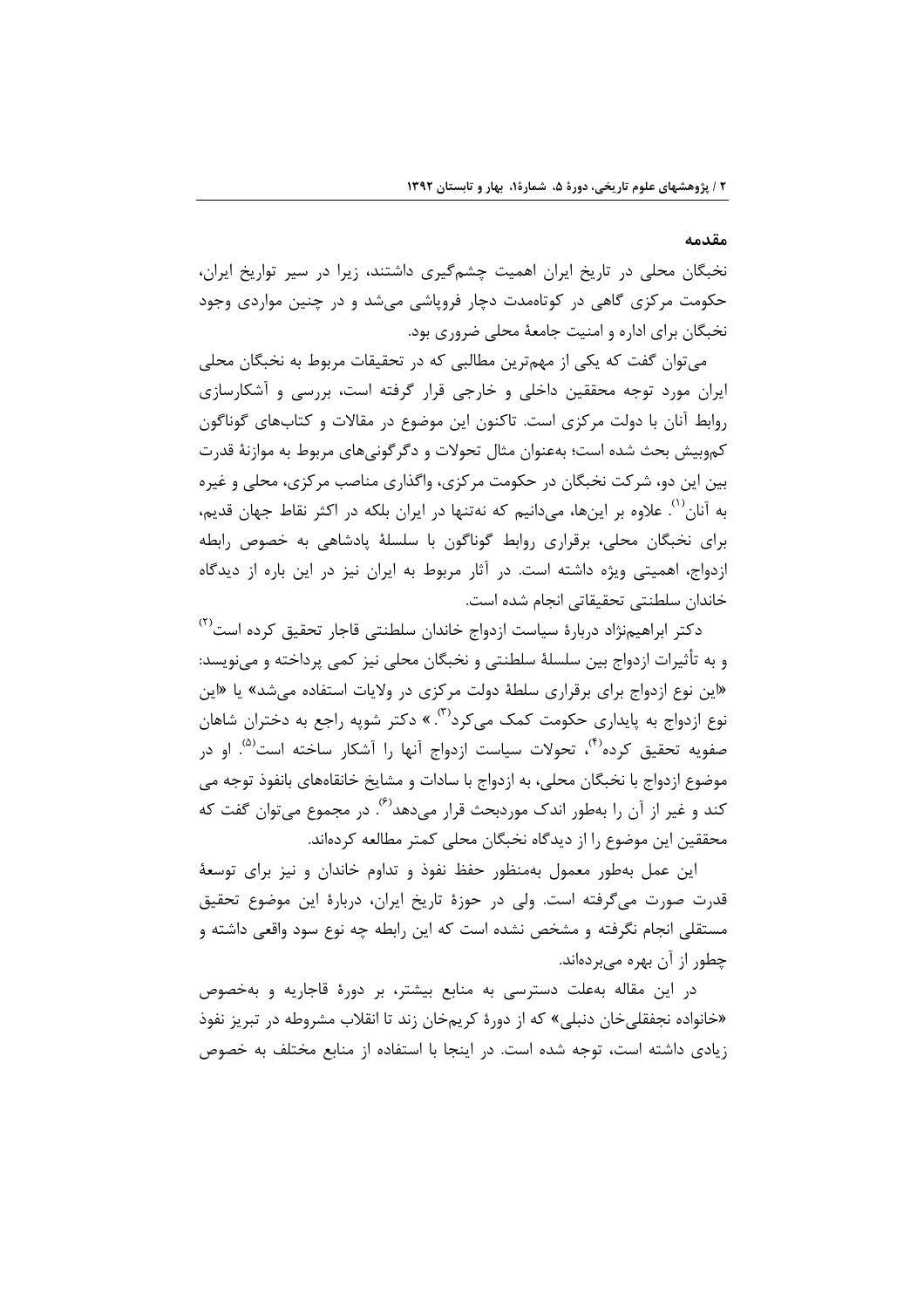اسناد و کتب خطی منتشر نشده، به نجفقلیخان «ثانی» مشهور به «بیوکخان» پرداخته می شود. این شخص نبیرهٔ نجفقلی خان بیگلربیگی تبریز است که در اواسط قرن ۱۳ هجری قمری/ ۱۹ میلادی فعالیت می کرده است، بنابراین بهعنوان یک نمونه از اهمیت برقراري ارتباط بين يک خاندان محلي و خاندان سلطنتي از ديدگاه نخبگان محلي، مورد مطالعه قرار مے گیرد.

۱ ـ طايفة دنبلي و نجفقلي خان «ثاني» مشهور به بيوكخان طايفهٔ دنبلي كه گفته مي شود از اكراد است، از اوايل قرن دهم هجري ــ قمري بهبعد از حکومت صفویه اطاعت میکرده و در دورهٔ شاه طهماسب صفوی حکومت خوی را به عهده گرفته است (رياحي ١٣٧٨، ١٢٠).

طبق فهرست منصب داران اواخر روزگار شاه عباس اول که فضلی خوزانی در کتاب خود *افضا التواريخ*، مندرج كردهاست<sup>(۷)</sup>، سلمانخان رئيس طايفهٔ دنبلي با حكومت چورس و سلماس، دارای هزار نفر سپاه بود که سومین نیروی بزرگ در آذربایجان را داشت (*افضا التواريخ*، گ ۵۷۲ ب).

نجفقلی خان، از اصل سلسله طایفهٔ دنبلی که در خوی قدرت داشت، جدا شده، در اواسط قرن ١٢ هجري ــ قمري بهعنوان حاكم تبريز آغاز بهكار كرد. دربارة فعاليتهاي دنبلیها، ریاحی در کتاب ت*اریخ خوی* بهطور مفصل توضیح داده است و اخیرا میرجعفری نیز رؤسای این طایفه را از دوران صفویه تا آغاز قاجاریه مطالعه کرده است (میرجعفری و هادیان ۱۳۸۸). هرچند نجفقلی خان در این دو تحقیق تا حدودی معرفی شده است، این دو محقق بیشتر به خاندان دنبلی خوی که بهعنوان حاکم آن منطقه شهرت فراوانی داشت، پرداخته و به بعد از تأسیس حکومت قاجار کمتر توجه کردهاند، زیرا در دورهٔ قاجاریه دنبلیها حکومت خوی را از دست دادند و نفوذ قبلی خودشان را حفظ نکردند.

این دو تحقیق از لحاظ اطلاعات تاریخ محلی و سیاسی مفید است، اما دربارهٔ روابط با حکومت مرکزی و خاندان سلطنتی که موردنظر نگارنده است بهطور عمیق تحقیق نکرده است. هرچند این دنبلیها قدرت را بهعنوان فرمانفرمای مستقل محلی از دست دادند، نوادههای نجفقلی خان در شهر و اطراف تبریز در طول دوران قاجاریه فعالیت می کردند و درعینحال منصب دولتی هم داشتند. بنابرین، این خاندان یک نمونهٔ خوب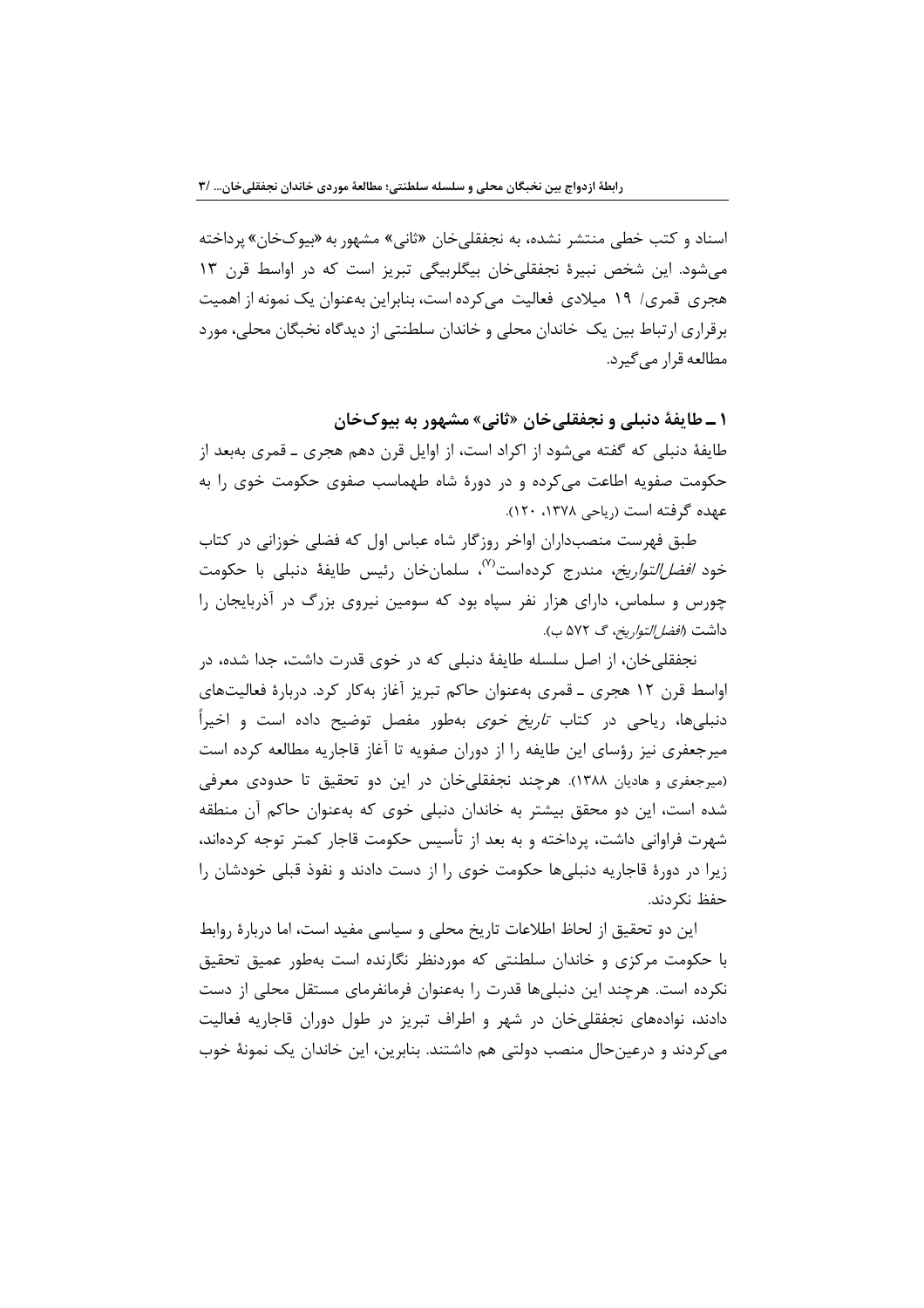از نخبگان محلی در دورهٔ قاجاریه میباشد.

بیوکخان، یعنی نجفقلی خان «ثانی»، که به اسم جدش نامیده شد، فرزند فتحعلیبیگ، وکیل کل آذربایجان بود. نادرمیرزا در کتاب معروف *تاریخ تبریز* احوال بیوکخان را توصیف میکند و بهطور اختصار رابطهٔ او را با سلسلهٔ پادشاهی به قلم درمی آورد. براساس توصیفات *تاریخ تبریز*، دربارهٔ رابطهٔ بیوکخان با قدرت مرکزی، به سه نکتهٔ زیر مے توان اشاره نمود:

(الف) بیوکخان در جنگ ایران و روس خدمات شایستهای ارائه کرد و مورد نوازش عباس میرزا نایبالسلطنه واقع شد. (نادر میرزا ۱۳۷۳، صص ۲۳۲، ۲۲۸)

(ب) عباس میرزا دختر خود را به او داد. (نادر میرزا ۱۳۷۳، ص ۲۳۲)

(پ) در زمان محمدشاه، حکومت خوی به او سپرده شد و بعدها او حاکم خلخال شد. (نادر میرزا ۱۳۷۳، ص ۲۳۲)

در دو نسخهٔ خطی *تاریخ دنبلی<sup>۸۱</sup>) و تذکرة الدنابله*<sup>۹۱)</sup> که هر دو قبل از *تاریخ تبریز* نادرمیرزا نگاشته شدهاند، بهطور اختصار راجع به بیوکخان به نکاتی مشابه اشاره شده است<sup>٬۰۰</sup>؛ ابتدا، سه نکتهٔ فوق را بهطور خلاصه توضیح میدهیم و به مورد نکته (ب) در بخش بعدي مقالهٔ حاضر، بیشتر پرداخته خواهد شد.

(الف)خدمات شایسته در جنگ ایران و روس و نوازشات عباس میرزا نایبالسلطنه سواد سند عباس میرزا که در ت*اریخ تبریز* رونویسی شده است، فعالیت بیوکخان ,ا مطرح می کند. مقدمهٔ سند را که به این موضوع اشاره دارد میآوریم:

نسخه دستخط ناببالسلطنه

عالیجاه مقرب الخاقان میرزا محمدعلی بداند، خود آن عالیجاه مطلع است که مرحوم حاجی فتحعلی بیگ وکیل به صداقت و درستی خدمت به ما کرده؛ خدمتهای شایسته از او به انجام رسید. نجفقلی خان بعد از او با کمال درستی راه رفته اوقات استیلای روسیه، که محک کل خلق بود با صداقت رفتار نمود. هیچ کس از اهل آذربایجان بهتر از او حرکت نکرده. کمال التفات و مرحمت در حق او دارم، و مدتی است در سفر ملتزم رکاب است<sup>(۱۱)</sup>. (نادر میرزا ۱۳۷۳، ص ۲۳۴)

این سند در ۱۲ ذی حجه سنه ۱۲۴۳ هـ.ق. مطابق به ۲۵ ژوئن سال ۱۸۲۸ یعنی بلافاصله بعد از تصویب عهدنامه ترکمانچای (۲۱ فوریه همان سال) از طرف عباس میرزا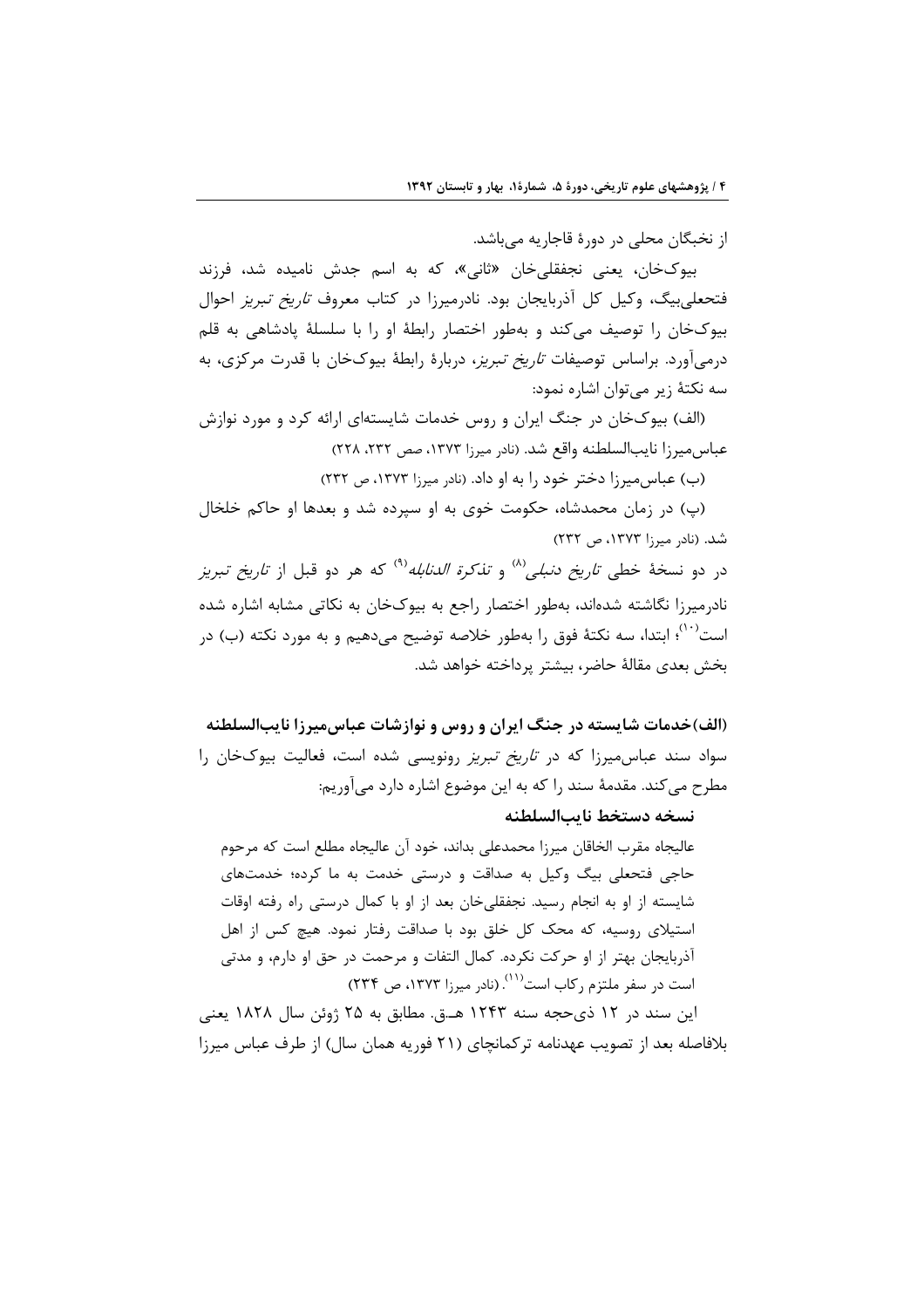صادر شد.

کلمه «محک کل خلق» در سند بهطور غیرمستقیم نشان میدهد که در زمان هجوم لشکر روس به آذربایجان، مردم آن منطقه از لحاظ اخلاص به دولت، امتحان می شدهاند. به نظر می رسد که خدمات صادقانه بیوکخان باعث ترقی او شده است. در *تاریخ دنبلی* و *تذکرةالدنابله* فعالیت او در جنگ روایت نمی شود، ولی یقیناً او مورد مرحمت عباس میرزا قرار گرفته که سبب عقد نکاح با دخترش شده است.

# (ب) مناكحت بيوكخان با دختر نايبالسلطنه

ازدواج بیوک با دختر عباسمیرزا نایبالسلطنه در *تاریخ دنبلی* و *تذکرة الدنابله* نیز تأیید می شود (*تاریخ دنبلی، ص ۱۶۱؛ تذکرةالدنابله*، گ ۵۵ الف). اسم این عروس «مهرجهان» است<sup>(۱۲)</sup>. در دورهٔ قاجار نسبنامههای متعددی دربارهٔ خاندان سلطنتی نگاشته شده، ول*ی* در اکثر آنها به نوههای مؤنث فتحعلی شاه پرداخته نشده است و تا جایی که توسط نگارنده جستجو شده، تنها در یک نسبنامه که بهعنوان *احوالات پسرهای خاقان* شناخته شده<sup>(۱۳)</sup>، شرححال مهرجهان خانم، آمده است. در این کتاب بهطور خلاصه اشاره شده است که عباس میرزا بیست و شش پسر و بیست و دو دختر داشت *(احولات پسرهای خاقان*، گ ۴۳ب) که مهرجهان خانم هفدهمین دختر بود و با نجفقلیخان دنبلی (يعني بيوكخان) ازدواج كرد (همان نسخه، گ٥٠ الف)(١٤). دربارهٔ مادر اين دختر هيچ اشاره ای نشده است، شاید مهرجهان از والدهای معروف زاده نشده بود<sup>(۱۵</sup>).

عقدنامهٔ بیوک و مهرجهان که تا امروز نیز باقی مانده است نشان می۵هد که این دو نفر در ۲۱ جمادیالاولی سنه ۱۲۴۵ (۱۸ نوامبر ۱۸۲۹) مناکحه کردند و مبلغ صداق / مهريه سههزار تومان بود (سازمان اسناد، سند شمارهٔ ۲۹۶۰۱۱۲۹۸). اين عقد نكاح بعد از تصویب عهدنامه ترکمانچای صورت گرفت. بر این اساس، می توان گفت که بعد از برقراری صلح با روسیه، برای جبران خدمات بیوکخان، عباس میرزا دختر خود را به نکاح وي درآورد.

هرچند عباس میرزا فرزندان زیادی داشت؛ یعنی بیست و شش پسر و بیست و دو دختر، ازدواج با یکی از بیست و دو دختر ولیعهد برای کسانی غیر از طایفهٔ قاجار بهطور قطع یک افتخار بزرگ تلقی و باعث افزایش حیثیت بیوک در جامعهٔ محلی میشد<sup>(۱۲)</sup>.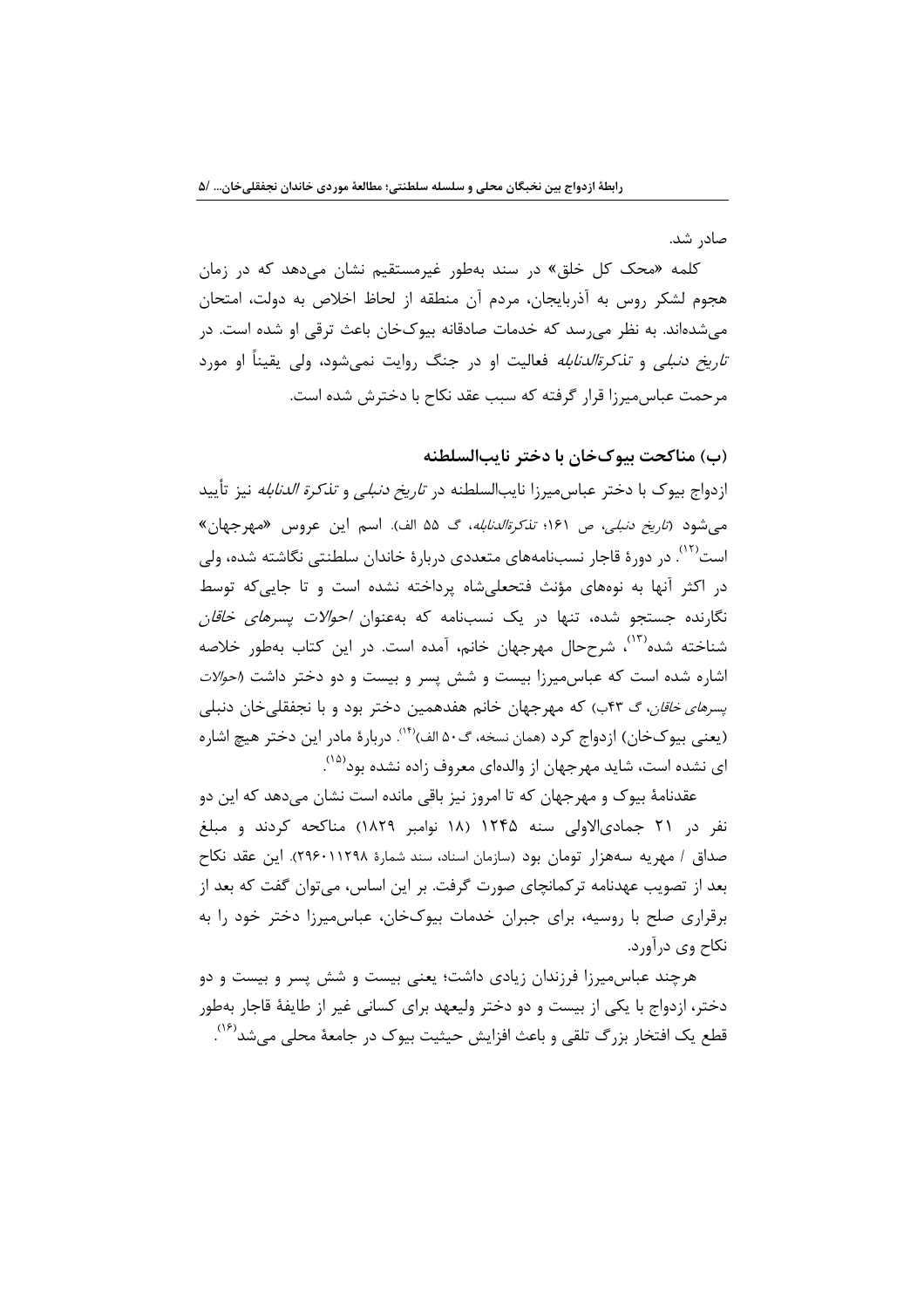(پ) تفویض حکومت خوی و خلخال

بین *تاریخ دنبلی* و *تذکرةالدنابله* بر سر سال تفویض حکومت خوی به بیوکخان اختلافنظر وجود دارد. مؤلف *تاریخ دنبلی* میگوید که در سال ۱۲۵۲هجری قمری (۱۸۳۸ یا ۱۸۳۹ میلادی) او حاکم خوی شد (*تاریخ دنبلی، ص* ۱۶۱)، ولی *تذکره الدنابله* تفویض «بیگلربیگیگری خوی» را سال ۱۲۵۴ مینویسد<sup>(۱۷)</sup>. بر اساس سندی که در این باب در دسترس نگارنده قرار گرفت، بعد از جمادیالاولی سنه ۱۲۵۷ هـ ق. (ژوئن/ژوئیه ۱۸۴۱ میلادی) از بیوکخان بهعنوان «بیگلربیگی/حاکم خوی» یاد میشود<sup>(۱۸)</sup>. اختلاف اندک بین کتب تاریخی و اسناد بر سر سال شروع فعالیت در حکومت خوی، کمی عجيب به نظر مي سد.

در *تاریخ دنبلی* به تعیین بیوکخان به حکومت خلخال در دورهٔ ناصرالدین شاه نیز اشاره شده است (*تاریخ دنبلی، ص ۱۶*۱)<sup>(۱۹)</sup>. خوشبختانه فرمانی در این باره به دست ما رسیده که در ۱۹ ذیحجه ۱۲۶۴ صادر شده است (سازمان اسناد، سند شماره ۲۹۶۰۱۱۳۰۹). این تاریخ روشن می کند که این انتصاب بلافاصله بعد از جلوس ناصرالدین شاه (۱۴ شوال ۱۲۶۴) صورت گرفته است.

به طوری که مطرح شد، بیوکخان به دلیل ارائهٔ خدمات در جنگ ایران و روس مورد نوازش عباس،میرزا نایبالسلطنه واقع شد، از این جهت در آذربایجان قدرتی پیدا کرد تا به حکومت خوی و خلخال منصوب شد. لذا به نظر می آید که برقراری ارتباط با سلسله پادشاهی باعث شد که بیوک در سیستم دیوانسالاری (محلی) ترقی یابد.

البته این بدان معنا نبود که بیوکخان بلافاصله بعد از حکومت خوی، حکومت خلخال را برعهده گرفت. در یک مراسله به تاریخ ۲۳ جمادیالثانی ۱۲۶۲ (۱۸ ژوئن ۱۸۴۶)، محمدشاه به قهرمان میرزا صاحباختیار آذربایجان دستور داد که برای بیوک خان شغل مناسبی در آن محل تعیین کند وگرنه او را به تهران بفرستد تا در آنجا مشغول به خدمت باشد (سازمان اسناد، شماره سند ۲۹۶۰۱۰۸۰۱).

علت ارسال این مراسله که در همانجا متذکر شده این است که بیوکخان که مدتی بیکار بود به شاه یک عریضه نوشته، خواهش کرد تا او را به مقام دولتی منصوب کنند. همان طور که می دانیم در دورهٔ قاجار تعداد زیادی عریضه از مردمان طبقات مختلف به حضور یادشاه ارسال می شده است<sup>(۲۰)</sup>، بنابرین عریضهٔ بیوک را هم می توان یکی از آنها دانست. ولي با توجه به اين كه او با سلسله پادشاهي رابطهٔ ازدواج برقرار كرده بود،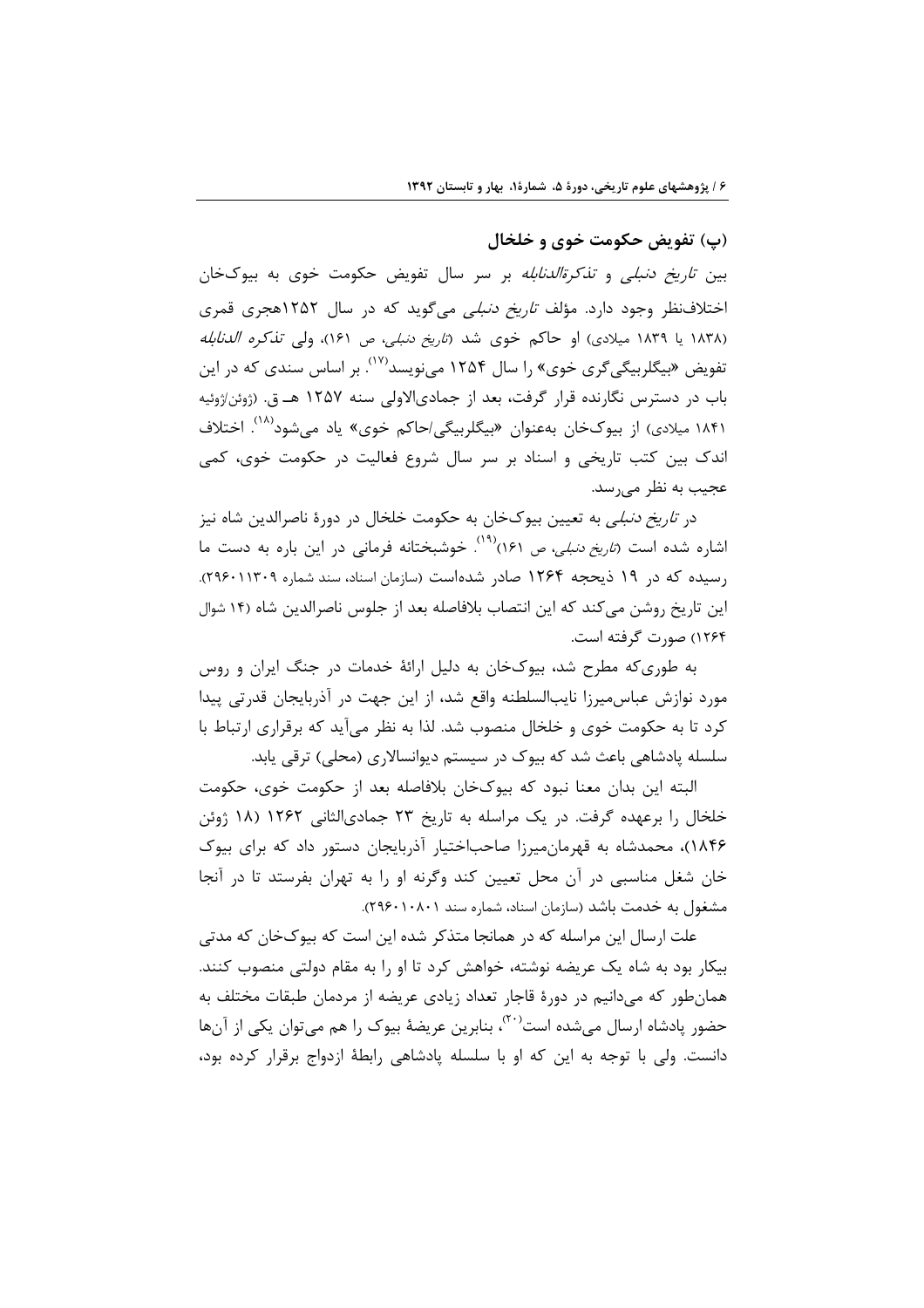امکانی را در نظر بگیریم که استدعای او نسبت به دیگر عرایض جدیتر مورد توجه واقع شده باشد.

٢ـ ارتباط با سلسلهٔ یادشاهی در مراسلات

برقراری روابط ازدواج با خاندان پادشاهی محدود به کسب حیثیت نبود بلکه نوعی پیوستگی واقعی و جدی با آن خاندان ایجاد می کرد. می توان گفت که در قرن ۱۳ هـ. در ایران جدایی دربار و خاندان یادشاهی از حکومت مرکزی بهطور جدی اتفاق نیفتاده بود، بنابرین به احتمال زیاد نخبگان محلی سعی می کردند تا با استفاده از پاری خاندان سلطنتي قدرت و نفوذ خود را گاهي نگهداري كنند و گاهي توسعه بدهند. اما تاكنون در حوزهٔ تحقیقات تاریخ ایران، دربارهٔ واقعیت بهرهبرداری از ازدواج با سلسلهٔ پادشاهی سؤالات زيادي باقي مانده است<sup>(۳۱)</sup>.

برای فرزندان نجفقلی خان دنبلی تعداد نسبتاً زیادی از اسناد دیوانی، فرامین پادشاهی و احکام از مقامهای بالا صادر میشد که حتی تاکنون نیز بهجای مانده است. از میان منابع مختلف «مراسلات» بیش از همه شامل اطلاعات ارتباط خصوصی می-باشد. در این مقاله بر اساس بررسی دو مرسلهٔ محمدشاه به عنوان مهرجهان خانم، توجهات خاصی برای شوهرش، بیوک خان را آشکار می سازیم. یکی از این مراسلات، با شمارهٔ ۲۹۶۰۱۲۴۷۱ از «مجموعهٔ خانم زهرا حسنی» در سازمان اسناد میباشد (از این به بعد به صورت: «مراسلهٔ اول»). دیگری، سندی از «*مرقعات*» کتابخانهٔ مجلس شورای اسلامی است که با شمارهٔ «سنای سابق ۶۲۹» به ثبت رسیده است (از این به بعد «مراسله دوم»)<sup>(۲۲)</sup>.

هر دو سند برای پاسخ به عریضه یا مراسلهای از طرف مهرجهان نوشته شدهاند. لذا بدون خواندن عریضههای مهرجهان محتوا و موضوع این مراسلات را نمیتوان بهطور دقیق درک کرد. ولی تا حد امکان تبادل نظرات این دو شخص استخراج شده و مورد بررسے قرار مے گیرد.

(الف) مساعده برای حل دعوی

اول، ساختار شکل مراسلهٔ اول بهطور مختصر توضیح داده می شود؛ در بالای سند و در وسط آن، مهر محمدشاه زدهشده است. معمولاً در مورد مراسلات، مهر فرستنده در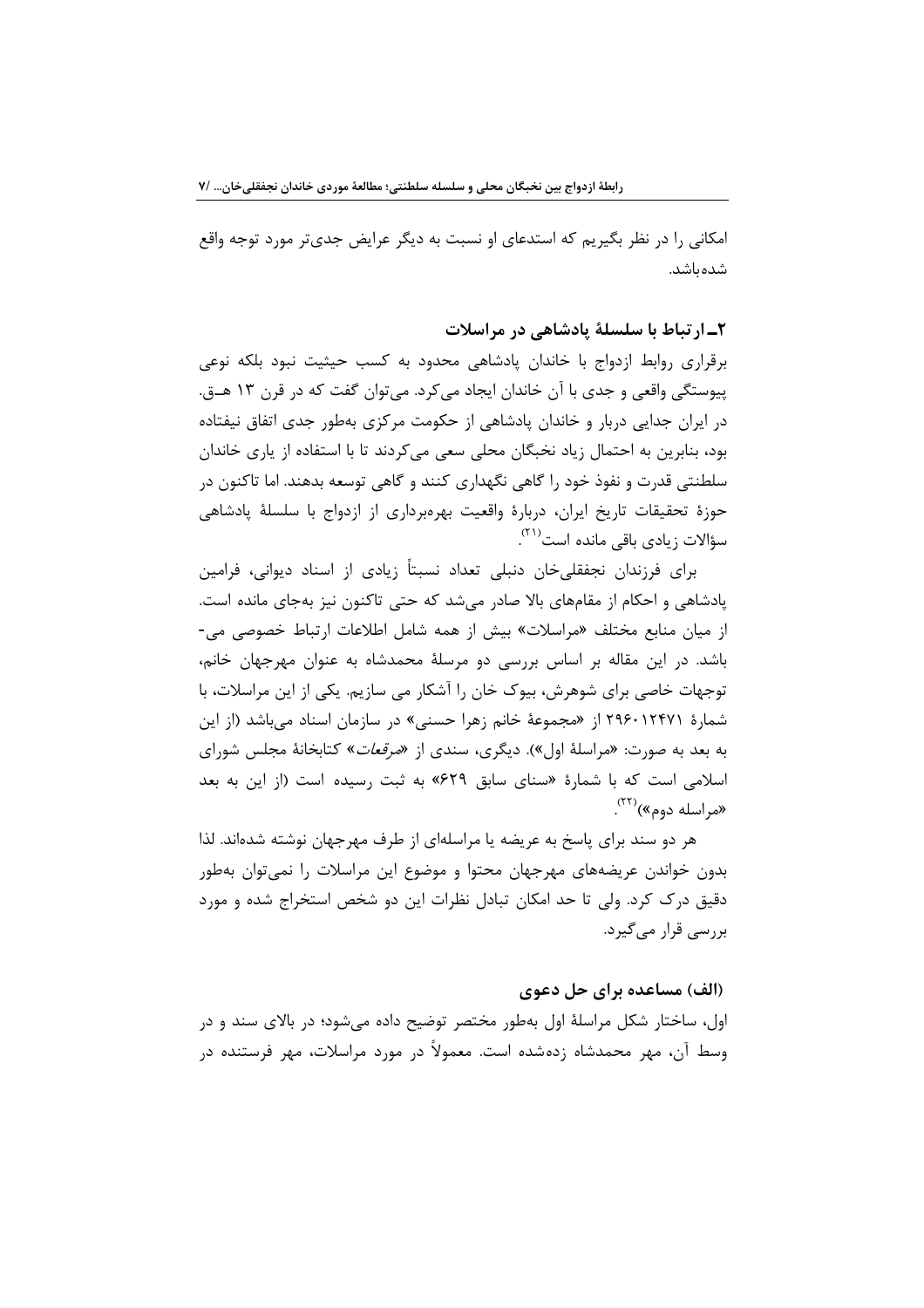پشت سند دیده میشود که این می¤واند به نوعی نشانهٔ تواضع باشد. ولی در این مراسلهٔ اول که از یادشاه قاجار صادر می شد، اصلاً نیاز نبود که تواضع خود را آشکار سازد. در پشت این سند، اسم گیرنده را این طور مینویسد: «همشیرهٔ مکرم مهرجهان باجی».

این مراسلهٔ اول پاسخ محمدشاه به عریضهٔ خواهرش بودهاست. هرچند منظور بعضی جملات مبهم است، ولی متوجه می شویم که محمدشاه با خواهرش به مهربانی سخن می،راند و قربت دو نفر ٫۱ با قلم محبتآمیز ِ تأکید می کند. در ذیل متن این مراسله نقل مي شود:

مهر: هو العلي الغالب السلطان ابن سلطان محمد شاه غازي

همشیره مکرمه مهربان من / عریضهات رسید از مضمونش آگاهی حاصل آمد. در باب ملک دیزج خلیلو که عرض شود صبیه نجفقلی خان / بخاکیای همایون آمده است تا این روزه عرضی نکرده است اگر عرض نماید مقرر خواهیم فرمود مدافعه نماید و درین مورد البته غير از مدافعه حكمي نيست / و انشاءالله نخواهيم گذاشت احدى خلاف حساب و ظلم بآن همشیره نماید از هر جهت آسوده باشد و مواهبی یک دستگاه ساعت و صد ذرع خاراً!؟] /كه برسم پیشكش انفاد حضور ساطع انور نمودهبود رسید. خانه آباد بیار رحمت گشتند و التفات ما درباره همشیره مکرمه / زیاده از اندازه است و همه اوقات مراقب امور آن همشیره میباشم. میباید همیشه عرایضی دهند عنایت خود را / از روی نهایت امیدواری عرض و استدعا نموده قرین انجاح شمارد و در عهده شناسند. حرر في شهر شوال سنه ١٢٥٩.

پشت سند: همشیرهٔ مکرم مهرجهان باجی

مالیات قریه دیزج خلیلو که در متن مراسله دیده میشود، بهعنوان تیول به مهرجهان واگذار شدهبود<sup>(۳۳)</sup>. این سند نشان می۵هد که مهرجهان بر سر این قریه با شخص ثالث دعوی داشته و برای حل این منازعه از محمدشاه، برادرش، تقاضای مساعده کرده است، اما بعد از صدور مراسلهٔ اول، این دعوی هنوز ادامه داشته است. در جمادیالاولی سال ۱۲۶۰ (مه سال ۱۸۴۴ میلادی) یعنی یکسالونیم بعد از نگارش مراسلهٔ اول، محمدشاه یک «نامهٔ دستوری» به برادرش، بهمنمیرزا، صاحباختیار آذربایجان فرستاد و تذکر داد که بر سر دعوی مالیات دیزج خلیلو، به مهرجهان کمک کند و دعوی را به مصالحه بکشاند<sup>(۲۲)</sup>.

این نمونه ناشی از استفاده از پیوند خصوصی و خانوادگی توسط مهرجهان می باشد. بهعلاوه از همین حالت خصوصی نامه پیداست که باید به طریق غیررسمی فرستاده شده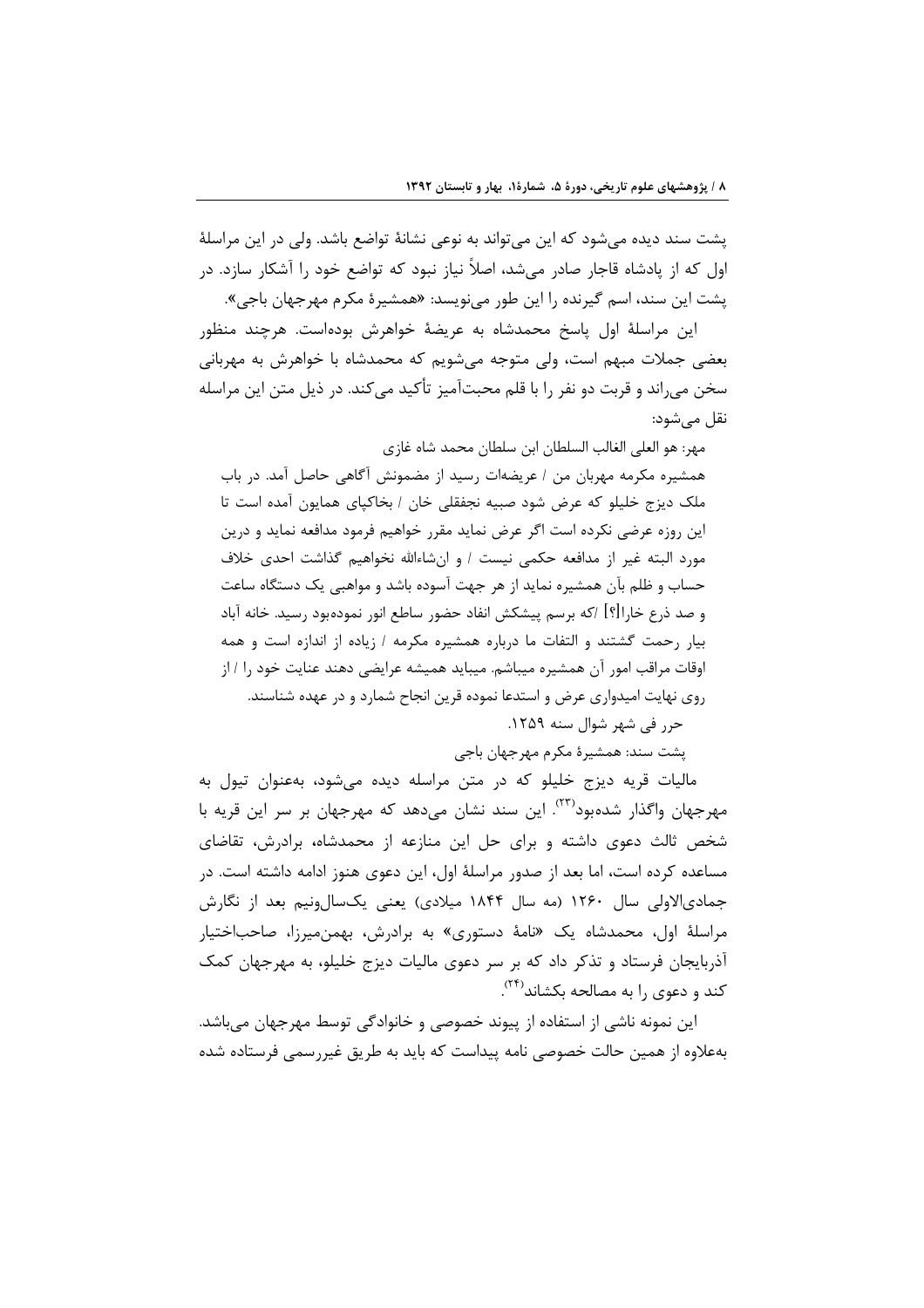باشد. نگارنده، این نامه را نه «حکم» یا «فرمان»، بلکه «نامهٔ دستوری» عنوان کرده است. زیرا ساختار این سند از نظر شکل ظاهری با حکم یا فرمان اختلافاتی دارد، به عنوان مثال، در سطر اول این سند، «طغرا» ندارد<sup>(۲۵)</sup>، و سجع مهر شاه فقط «محمد» است که <sub>د</sub>سمیت این سند را اندکی کاهش دادهاست<sup>(۲۶</sup>). همانطور که در بالا اشاره شد، مهر مراسلهٔ اول نیز مهر رسمی نبوده است. بنابرین می توان مطرح کرد که این هر دو سند (یعنی مراسلهٔ اول و نامهٔ دستوری محمدشاه به بهمنمیرزا) از نظر ساختار، سند رسمی و دولتی نبوده است، هرچند از طرف پادشاه ارسال شدهباشد<sup>(۲۷)</sup>.

از ایصال و وصول این نوع مراسله و نامهٔ دستوری می توان نتیجه گرفت که میان خانوادهٔ پادشاهی، بهخصوص برادر و خواهر، تماس و ارتباط خودمانی وجود داشت تا عرایض و مشکلات اقربای پادشاه را بهطور «غیررسمی» مورد جستجو قرار دهد. نکتهٔ مهم این است که مهرجهان داخل این شبکه قرار می گرفته و به احتمال قوی از این همبستگی بهرهمند می شده است. به نظر می آید که بیوکخان توانسته از امکانات همسرش استفاده کند تا از پیوند و ارتباط خاصی با خاندان پادشاهی بهره برد. این رابطه با آن رسمی که بهوسیلهٔ انجام خدمات به دولت و دیوان فراهم میگردد، مسلماً تفاوت دارد، زیرا که این بیشتر جنبهٔ خصوصی و خانوادگی دارد و تا آخر عمر یادشاه و شاهزادهگان ادامه خواهد یافت. بنابراین میتوان حدس زد که حمایت از این شبکه، يعني از طريق رابطهٔ خصوصي و خانوادگي با خاندان پادشاهي براي حل دعوي حقوقي و حتے مسائل دیوانی به نفع بیوک تأثیربخش بوده است. صحیح است که مراسلهٔ اول و نامهٔ دستوری هردو کاملاً مربوط به منافع مهرجهان بوده ولی به این دلیل که مهرجهان و بیوک زن و شوهر بودهاند، حل مسئله همسر برای بیوک نیز مفید بوده است.

(ب) ارتباط بیوکخان و خاندان سلطنتی قاجار

در اینجا برای روشن کردن رابطه نزدیکی بیوک و خاندان سلطنتی، مراسلهٔ دوم از «مرقعات» که در کتابخانهٔ مجلس شورای اسلامی نگهداری می شود مورد بررسی قرار مے گیر د.

این مراسله به یک صفحه از مرقعات کاملاً چسبیده است بهطوریکه پشت کاغذ قابل٫ؤیت نیست. دو٫ خطهای متن با آب طلا طراحی شده است که نشان می٬دهد از طرف شاه و یا ولیعهد صادر شده باشد. همچنین فهرستنویس این مرقعات در خصوص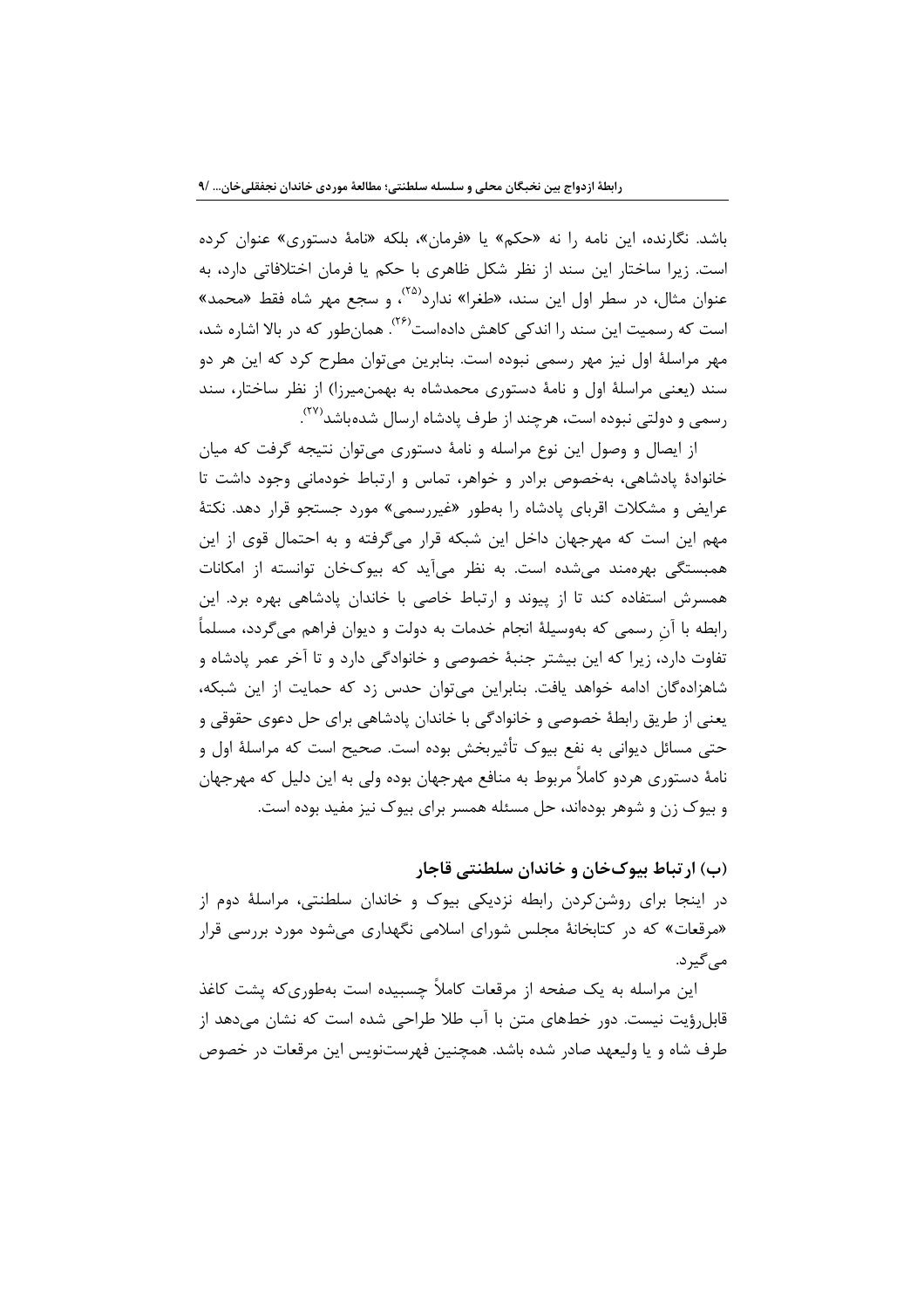این مراسله توضیح مختصری داده است که اشاره میکند این مراسله به خط قائممقام فراهانی وزیر اعظم محمدشاه نگاشته شده است، ولی گیرنده و فرستندهٔ این مراسله را مشخص نمىكند<sup>۲۸)</sup>. در صدر مراسله، خطاب «علياجاه اسوت المخدرات العظاما همشیره مقاما» بیان میکند که گیرنده حتماً خواهر فرستنده است. در این مراسله بیوکخان («نجفقلیخان» در متن) را «نور چشمی» خطاب کرده است که این کلمه معمولاً برای نزدیکان خود، همانند فرزند، برادر و خواهر، داماد و دوست صمیمی به کار می رفته است. و این مطلب که قائممقام، وزیر اعظم محمدشاه، محرر این مراسله بود. با توجه به این اطلاعات، می توان حدس زد که فرستنده محمدشاه و گیرنده مهرجهان باشد<sup>(۲۹)</sup>. این مراسله (پاسخ به «کاغذ» مهرجهان است) عبارت از شش بخش است که هر یک پاسخی مختصر به خواهش و عریضهٔ مهرجهان است. در میان این شش بخش، دو پاسخ مربوط به بیوکخان است که این دو فقره در ذیل بررسی خواهد شد:

(۱) در باب عيال مرحوم مهديقلي بيگ؛ رقم موكد بعاليجاه امير نظام شد رقم جداگانه هم بعالیجاه نور چشمی نجفقلی خان ًمقرر گردید که / مراقب نظم املاک و حفظ اموال او باشد من هم كاغذى بهمين خصوص نوشتم ١

(٢) در باب نورچشمی نجفقلی خان و تفویض محال ارونق باو؛ او خودش آدم عاقل محتاط میباشد باید در باب / مالیات آنجا مآل امری را ملاحظه کند که انشاءالله تعالی عيب و نقض حاصل نشود/

در فقره اول شاه غیر از امیر نظام، از بیوک نیز درخواست می کند که برای حفظ اموال عیال مهدیقلی،بیگ نامی همکاری کند. این موضوع نشان میدهد که شاه از روی اطمینان خاطر به بیوک، حکمی جداگانه صادر کرد تا کاری را به عهده بگیرد؛ یعنی شاه از بیوک برای حل مسئلهای محلی همکاری خواست. جالب توجه است که این دستور محرمانه را در همین مراسله به خواهرش نیز تأکید میکند.

منظور فقرهٔ دوم ظاهراً واگذاری مالیات منطقهٔ ارونق است. در پایان، شاه برای بیوک انجام وظیفه را آرزو میکند. این موضوع نیز بیشتر جنبهٔ دیوانی دارد، هرچند از طریق مراسله به خواهرش یعنی از مسیر غیررسمی خبر میدهد.

یقیناً مهرجهان این فقرات را موافق خواهش شوهرش، بیوکخان، به برادرش محمدشاه نوشته است. بر این اساس مراسلهٔ دوم نیز برای پاسخ به مهرجهان نگاشته شده است. هر پاسخ بسیار مختصر است و بدون خواندن نامهٔ مهرجهان، نمی توان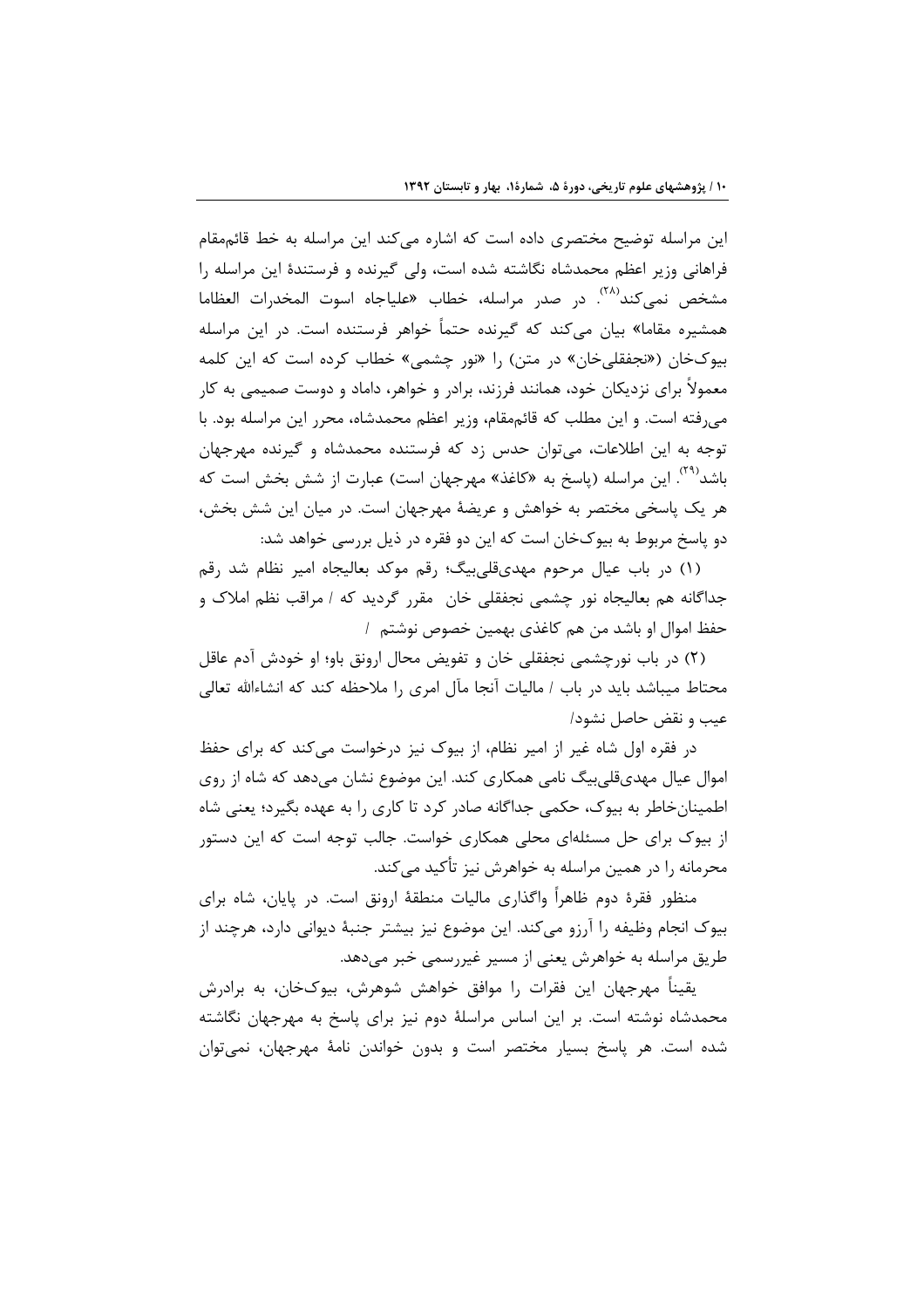موضوع را بهطور کامل درک کرد. ولی نکتهٔ مورد توجه این است که دستورات دیوانی و مالیاتی بالا نەتنها در فرامین و احکام «دیوانی» بلکه در مراسلهٔ خصوصی|ی که موافق ارتباط برادر و خواهر ارسال و دریافت می شده، مطرح شده است. بهخصوص مراسلهٔ دوم آشکارا نشان میدهد که بیوکخان از ارتباط خصوصی با خاندان سلطنتی که از طریق ازدواج با مهرجهان خانم به دست آورد بهخوبی بهره می برده است.

### نتيجه

در اين مقاله رابطهٔ بيوکخان با خاندان يادشاهي بهعنوان يک نمونه نخبهٔ محلي، و همچنین گسترش ارتباط خصوصی او با خاندان سلطنتی مورد بررسی قرار گرفت. آغاز این ارتباط خصوصی بر سر جنگ ایران و روس بود که در نتیجهٔ آن بیوک، مورد توجه عباس میرزا واقع شد و این باعث ازدواج وی با دختر عباس میرزا، و واگذاری حکومت محلي به او گرديد. سپس اثر اين نوع ارتباط خصوصي بر حل مسائل ديواني و مالياتي مورد بررسی قرار گرفت.

برای نخبگان محلی برقراری ارتباط خصوصی با خاندان سلطنتی بهخصوص ازدواج (زندادن و زنگرفتن)، فقط افزایش حیثیت در جامعه نبود. چنان که بیوکخان از این رابطه بهره می برد و درعین حال، پادشاه نیز برای انجام سیاست محلی خود از او همکاری غیرعلنی میخواست، به عبارتی این رابطه «دو طرفه» بود و هر دو «مبادله» می کردند، این روابط رسمی و دیوانی نبود بلکه خصوصی بود. بدینخاطر، نه از طریق «احکام و فرامین» که به طور رسمی صادر می شد، بلکه از راه مراسلهای که براساس رابطهٔ خصوصی و خانوادگی نوشته میشد، به تبادل نظرات دو طرف میانجامید. این ارتباط نه فقط برای بیوکخان، بلکه برای خاندان سلطنتی نیز مفید بود.

بر اساس تحقیقات خانم دکتر لمتون، در دورهٔ قاجاریه، به این علت که شاهزادهگان به صورت نیمهمستقل بر ولایات حکومت میکردند، قدرت مرکزی نسبتاً محدود بود $\cdot^{\text{\tiny{}}},$ در عینحال ما میدانیم که یادشاهان قاجار فرزندان بی شماری داشتند که بعضی از اینان با نخبگان مرکزی و هممحلی ازدواج میکردند. بر اساس این تحقیق موردی که دربارهٔ نجفقلی خان دنبلی معروف به «بیوکخان» انجام گرفت می توان استنباط نمود که برقراری رابطهٔ خصوصی میان نخبگان و خاندان سلطنتی راهی برای حل و فصل مشکلات و مسائل گوناگون در جامعهٔ محلی و سیاست مرکزی محیا می کرده است و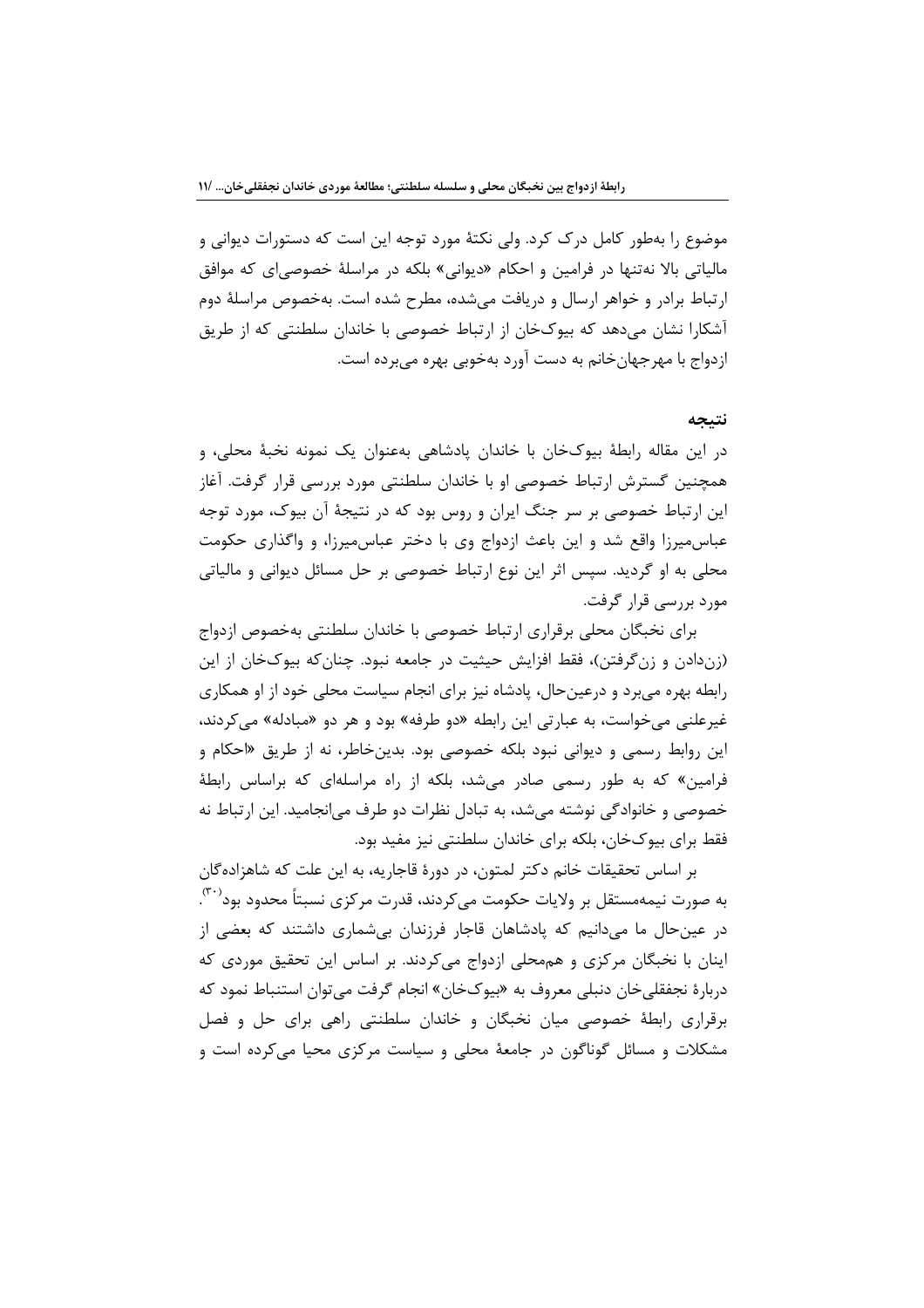حتی پایهٔ حکومت قاجاریه با کمکهای نخبگان محلی حفظ میشده است، در عین حال نخبگان هم از این رابطه سود می بردند. این سیستم غیرعلنی از لحاظ زمانی و محتوایی نیاز به تحقیقات بیشتری دارد.

## پينوشت

۱-دربارهٔ روبط حکومت مرکزی و نخبگان محلی در ابتدای دورهٔ صفویه، نگاه کنید به: Aubin 1959; Haneda 1989.

در مورد قرن ۱۸ و ۱۹ میلادی، کوندو و ورنر آشکار ساختهاند که بر سر ظهور و انقراض حکومتهای مختلف و تشکیل و استقرار دولت قاجار، نخبگان برای تداوم قدرت و نفوذ خودشان جه واكنشى نشان مى دادهاند. نگاه كنيد به: Kondo 1993, 1998, 1999; Werner 2000. یاماگوچی نکات مختلفی را در روابط حکومت مرکزی و امرای کرد در نیمهٔ اول صفویه تحقیق کرده و علاوه بر همکاری اکراد برای دفاع مرزها و نگهداری زمینهای موروثی بهوسیله حکومت، راجع به تربیت فرزندان بزرگان کرد در دربار هم توضیح دادهاست. نگاه کنید به: Yamaguchi 2007, pp. 98-104

- ٢- نگاه كنيد به: Ebrahimnejad 1999 ۳- نگاه کنید به: Ebrahimnejad 1999
- ۴- نگاه کنيد به: 1995 ;Szuppe 1994
- ۵- نگاه کنید به: Szuppe 1994, pp. 235–37
- ۶- نگاه کنید به: Szuppe 1994, pp. 226-28

۷- این کتاب در حدود دهسال پیش توسط پرفسور ملویل در کتابخانهٔ دانشگاه کامبریج پیدا شد و آقای دکتر صفتگل این نسخه خطی منحصربهفرد را در آینده نزدیک به طبع خواهد رساند.

۸- این نسخهٔ خطی در کتابخانه مرکزی دانشگاه تهران با شماره ۳۲۱۰ نگهداری می شود و به عنوان «*تاريخ دنبلي»* شناخته شده است، ولي اين عنوان افزودهٔ بعدي است و عنوان اصلي معلوم نیست. در آغاز این نسخه، نوشتهای متأخر، مؤلف کتاب را به عبدالرزاق بیگ دنبلی، فرزند نجفقلیخان و از ادبای مشهور اوایل دوره قاجاریه، نسبت میدهد. ولی این کتاب ظاهراً در اوایل دورهٔ ناصرالدین شاه نوشته شدهاست (نگاه کنید به: همین نسخه، ص ۱۶۱). عبدالرزاق بیگ در سال ١٢۴٣ هــق.، يعني ١۵ سال قبل از جلوس ناصرالدين وفات يافت. بنابرين مؤلف اين كتاب قطعاً عبدالرزاق نمی باشد.

۹- *تذکرةالدنابله* در کتابخانهٔ مجلس شورای اسلامی با شماره ۸۳۴۵ نگهداری می شود. این کتاب به احتمال زیاد در ۱۲۵۷هـق. نوشته شد. مؤلف، محمدحسن اشتهاردی، این کتاب را به محمودخان دنبلی تقدیم کرده است.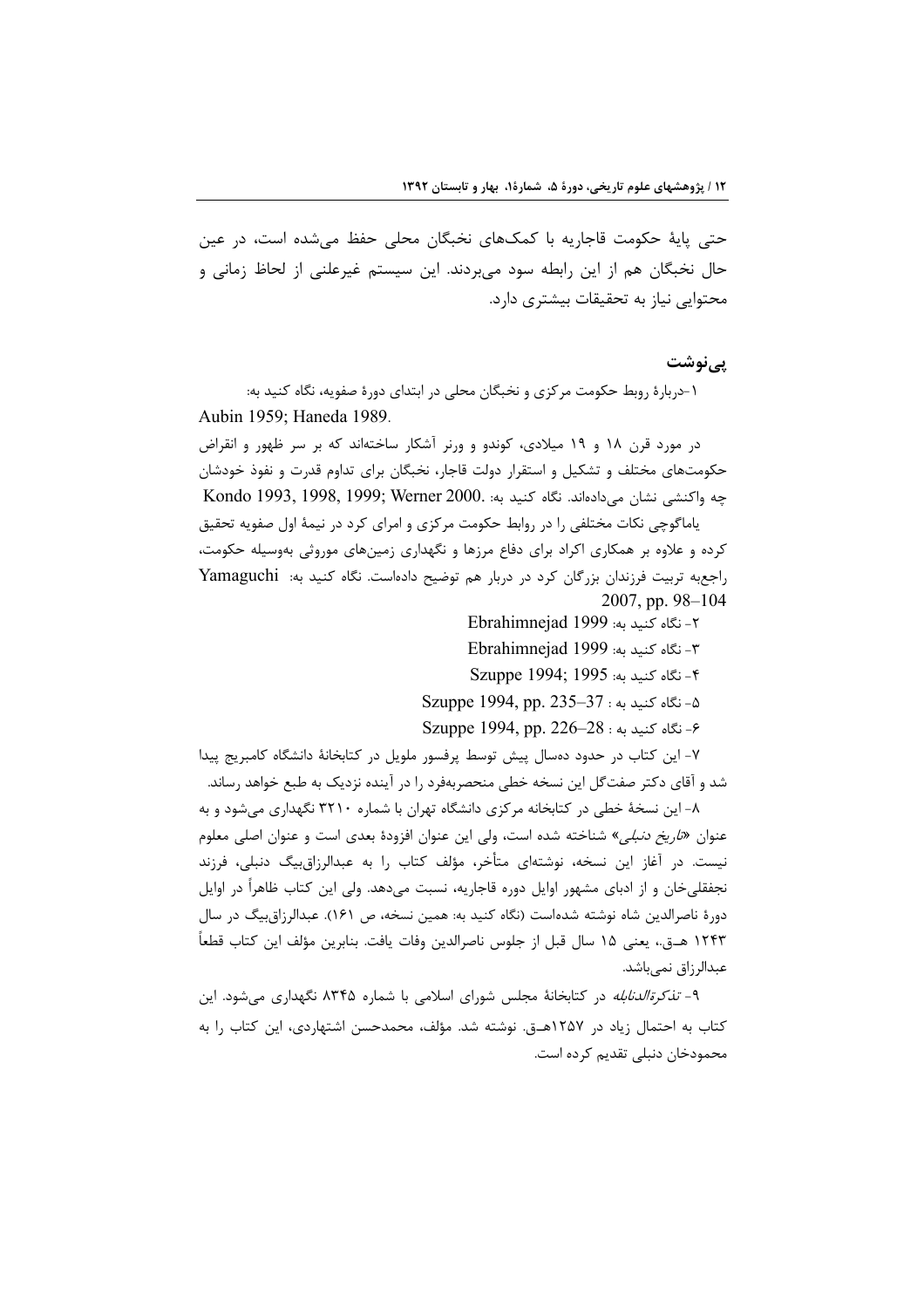۱۰- در صفحه ۱۶۱ ت*اریخ دنبلی* شرححالی از بیوکخان (نجفقلی خان) وجود دارد. برای مقایسه با *تاریخ تبریز*، متن مربوطه در اینجا نقل می شود: «ذکر اوصاف نحفقلی *خ*ان ابن امیر فتحعلي بيگ ابن خداداد خان: نايبالسطنه عباس ميرزا او را مثل پسر پرورش داد دختر خود را بهعقد او در آورد او اميريست بي نظير در سنه هزار و دويست پنجاه و دو حاكم خوى گرديد بعد از آن جا آمده در روزگار ناصرالدین شاه حاکم خلخال است» (*تاریخ دنبلی،* ص ۱۶۲).

١١- بعد از اين مقدمه، شكايت بيوك مطرح مي شود و در يي آن دستور عباس ميرزا نوشته میشود. ماجرا این است: رستم خان نامی، احتمالاً پسر عموی پدر بیوک، به قصد تصرف قریه سیس، مفسدین را تحریک می کند تا اختلال در آن قریه ایجاد شود. عباس میرزا حکمی برای جلوگیری کار رستم مذکور صادر می کند (نگاه کنید به: نادر میرزا ۱۳۷۳، صص ۲۳۴-۲۳۵).

۱۲- در دورهٔ قاجاریه بهعنوان نسبنامه سلسلهٔ سلطنتی *تاریخ عضدی* از همه مشهورتر است. ولی در این کتاب اکثراً پسران فتحعلیشاه معرفی میشوند، نه نوهها و دختران. در دیگر نسبنامه مثلاً *تذکره خاوری* تنها نوههای ذکور فتحعلی شاه معرفی میشوند. لهذا در هر دو کتاب اسم «مهر جهان» دیده نمے شود.

١٣- مؤلف اين كتاب ملك ايرج ميرزا، فرزند فتحعلي شاه قاجار است. نسخه خطى اين كتاب در کتابخانه کاخ گلستان با شماره ۱۱۴۱ نگهداری میشود. این نسخه در ربیعالاول سال ۱۲۹۲ هـ ق. (اوریل یا مه ۱۸۷۵ میلادی)، به احتمال زیاد توسط خود مؤلف، نوشته شد و ظاهراً منحصربهفرد است.

1۴- در این نسخه فرزند این دو نفر را «شیخعلی خان» می نویسد. این امکان نیز وجود دارد که این اشتباه از روی تشابه املای «شیخعلی» و «فتحعلی» رخ داده باشد.

۱۵- مؤلف برای بعضی از دختران عباس،میرزا، نسب مادر هم میiویسد. مثلاً فلان شاهزاده خانم «همشیره» محمد شاه / بهرام میرزا معز الدوله. اما راجع به مادر مهرجهان خبر همانند مندرج نشده است.

۱۶- فتحعلی خان، فرزند بیوک، با دختر بهراممیرزا معزالدوله که از شاهزادههای با قدرت عباس میرزا بود ازدواج کرد. از این نکته درمی یابیم که خاندان نجفقلی خان به مدت طولانی با سلسله عباس ميرزا ارتباط نزديكي داشته است.

۱۷- مؤلف این نسخه مینویسد: «در سنه یک هزار و دویست و پنجاهو چهار هجری اعلیحضرت قدر قدرت شاهنشاه جهانگشا و خديو ملک بخشا لواحق الطاف را ضميمه سوابق اعطاف فرموده او [یعنی، بیوک خان] را به بیگربیگیگری ولایت خوی سرافراز و اکنون مدت سه سال است که مثام اهالی بلده و بلوک از روایج حسن رفتار و سلوکش معطر و سحاب نصفت و عدالتش در عراص آن ملک معطر است» (*تذکرة الدنابله*، گ ۵۵الف- ب).

۱۸- مثلاً در حکمی از قهرمان میرزا به تاریخ جمادی الاولی ۱۲۵۷ هـ ق. از بیوک خان به عنوان «بیگلربیگی خوی» یاد می شود (سازمان اسناد، سند شماره ۲۹۶۰۱۱۳۴۴). هیچ سندی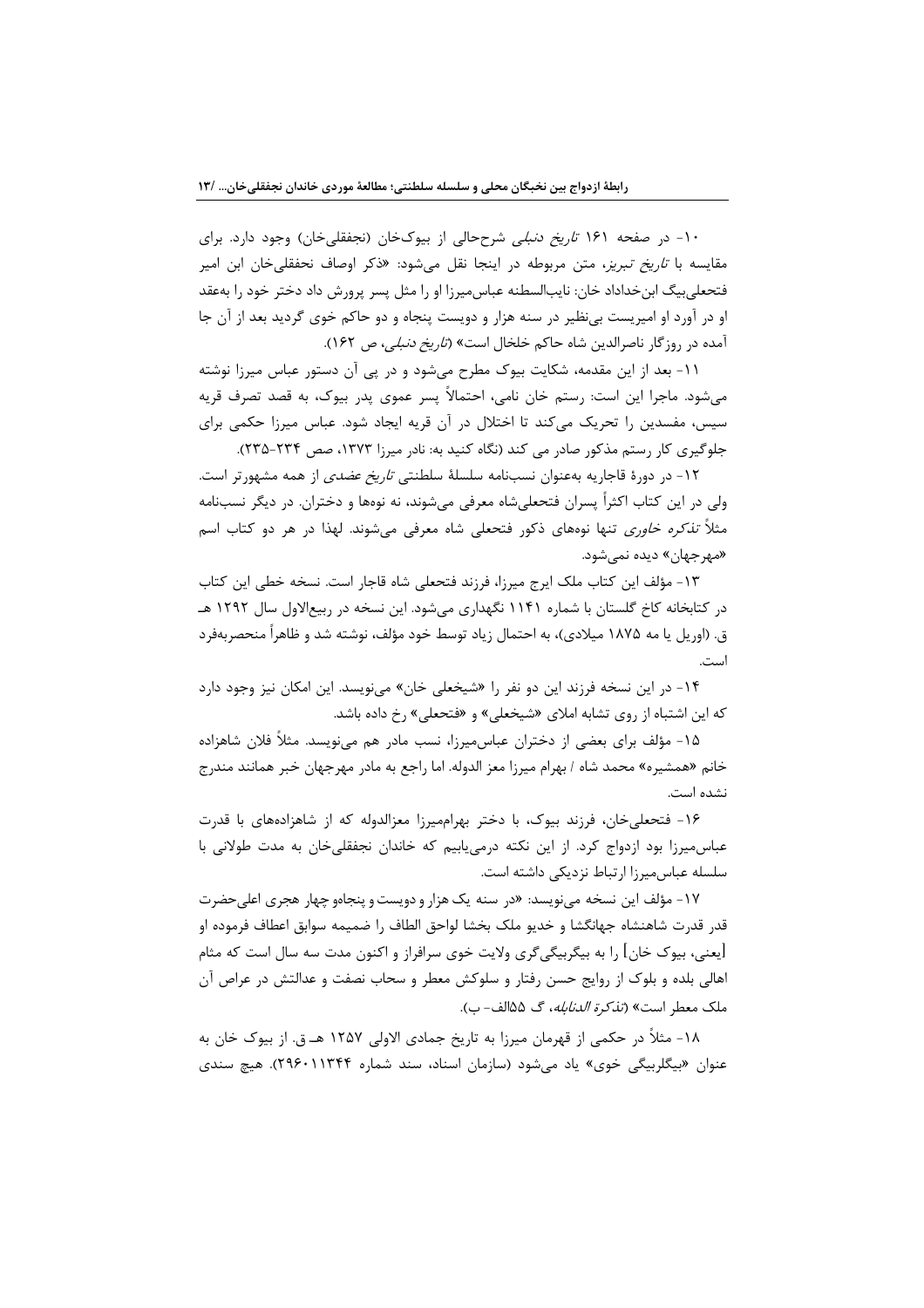دیوانی قبل از این تاریخ به عنوان «بیگلربیگی/حاکم» برای او پیدا نشدهاست. برای مثال، در فرمان محمدشاه به تاریخ رمضان ۱۲۵۵ و فرمان دیگر به تاریخ جمادیالاولی ۱۲۵۵ که برای بیوک صادر شد، از او به عنوان حاکم یا بیگلربیگی یاد نمی شود (سازمان اسناد، سند شماره ۲۹۶۰۱۱۳۲۹؛ ٢٩۶٠١١٣۵٧). ولي يک «سواد» مبايعه نامه به تاريخ ٢ صفر ١٢۵۴ (٢٧ آوريل ١٨۴١)، او را «نجفقلیخان بیگلربیگی» معرفی میکند (سازمان اسناد، سند شماره ۲۳۲۳. ۲۹۶۰). به خاطر این که این متن، «سواد» است و اشاره به خوی داخل متن وجود ندارد، نمی توانیم بر اساس منبع نظر قطعى بدهيم.

۱۹- *تذکرة الدنابله* که در دورهٔ محمدشاه نوشته شده است طبیعتاً در این باره ساکت است.

۲۰- خانم دکتر اشنیدر دربارهٔ عریضههایی که مخصوصاً از مردم عادی فرستاده می شد مطالعه کرده است. نگاه کنید به: Schneider 2006

٢١- آقاي ابراهيمنژاد ظاهراً از لحاظ اقتصادي، اهميت ازدواج با خاندان يادشاهي را ميداند. او در کتاب خود بهعنوان مثال داستانی معرفی میکند که فتحعلی شاه دختر خود را همراه با مبلغ ١٠٠٠٠ تومان در نكاح كسى در آورد. نكاه كنيد به: Ebrahimnejad 1999, p.184

البته اعتبار این داستان جندان مطمئن نیست.

٢٢- به اين دليل كه مراسلهٔ دوم به صفحهای از مرقعات چسبيدهاست، پشت اين سند ديده نمیشود و گیرندهٔ این مراسله را نشان نمیدهد. ولی در بالای متن این مراسله مخاطبهای «علیاجاه اسوهٔ المخدرات العظاما همشیره مقاما» نوشته شدهاست و در متن مراسله چندجا اشاره به شوهرش بیوک خان (در این سند «نجفقلی خان») پیدا می شود. لهذا ما میتوانیم گیرنده این مراسله را مهرجهان در نظر بگیریم.

۲۳- در حکمی بهتاریخ جمادیالاولی سال ۱۲۵۵ قریه «خلیلو» به عنوان تیول مهرجهان ذکر می شود (سازمان اسناد، سند شماره ۲۹۶۰۱۱۳۶۳). در این جا کلمه «دیزج» دیده نمی شود ولی در یک فرمان محمد شاه بهتاریخ جمادیالاولی سال ۱۲۶۰ تیول مهرجهان را «قریه دیزج خلیلو» می-نويسد. لذا يقيناً اين دو قريه يكي ميباشد. مي گويند كه كلمهٔ «ديزج» تقريباً «دز»، «ديزه» است. هماكنون در استان آذربايجان شرقي، بهعنوان اسم روستا، كلمه «ديزج» زياد پيدا مي شود.

٢۴- سازمان اسناد، سند شماره ٢٩٤٠١٢٥٠٩. اين نامه حكايت مي كند كه كسي ديگر بر اساس حکمی که به طور اشتباه صادر شده بود، بر حق خود نسبت به این قریه اصرار میکرد و منافع آن قریه را تصرف می کرد. شاه به برادرش توصیه کرد که از حق مهرجهان حمایت کند.

۲۵- در دورهٔ قاجار، بعد از فتحعلیشاه شکل طغرای فرامین شاهان ثابت بود که جمله «الملک لله تعالى حكم همايون شد» در حالت نقاشي كشيده مي شد.

۲۶-در فرامین محمدشاه مهر رسمیتر میزدند که در موقع جلوس تهیه شد و سجعش «الملک لله شکوه ملک و ملت رونق آیین و دین آمد محمد شاه غازی صاحب تاج و نگین آمد ۱۲۵۰» است.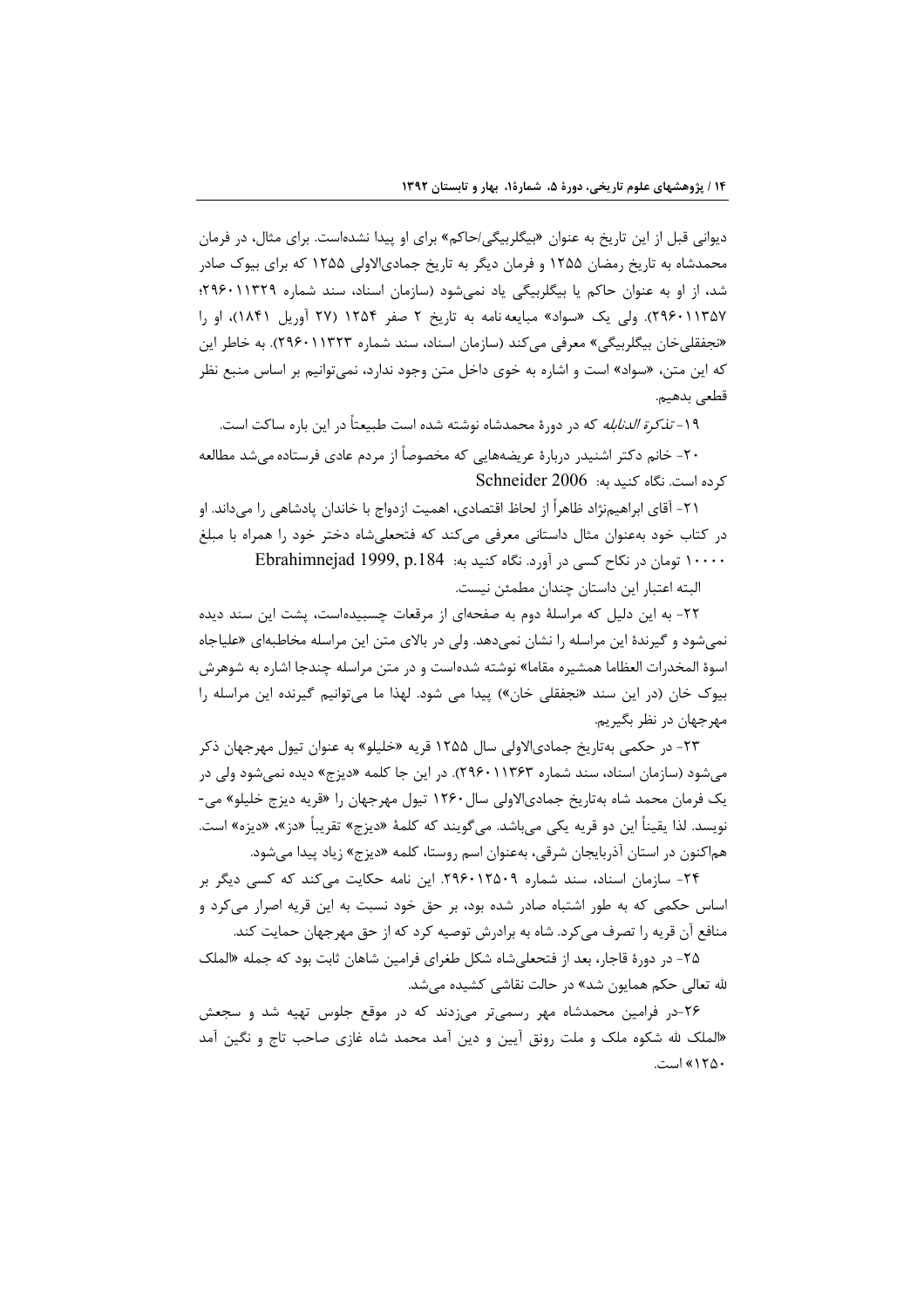٢٧- تاكنون اسناد پادشاهان ايراني تا حدي مورد مطالعه واقع شدهاست. ولي به نظر مي آيد كه تفکیک و بررسی اسناد یادشاهان قاجاریه که تعداد نسبتاً زیادی از آنها در دسترس است، هنوز نیاز به تحقیقات بیشتر دارد.

٢٨- به نظر ميآيد كه خط اين مراسله با خطوط قائممقام تشابهات زيادي دارد.

٢٩- به علاوه در متن اين مرسله، اميرنظام غير از «عاليجاه» هيچ كلمات آرايشي ندارد. از اين رو نیز حدس نگارنده محکمتر میشود. امکان دارد که قبل از جلوس، یعنی دورهٔ ولیعهدی این مراسله نوشته شده باشد.

-۳۰- نگاه کنید به: 92-91 Lambton 1987, pp. 91-

## منابع

### منابع منتشرنشدة فارسى

«نامهٔ محمدشاه به بهمن میرزا دربارهٔ نجفقلی خان» ش ۲۹۶۰۱۰۸۰۱، سازمان اسناد و کتابخانهٔ ملي جمهوري اسلامي ايران.

«عقدنامهٔ نجفقلیخان دنبلی و مهرجهان خانم دختر عباس میرزا نایبالسلطنه» ش ۲۹۶۰۱۱۲۹۸، سازمان اسناد و کتابخانه ملی جمهوری اسلامی ایران.

«فرمان ناصرالدین شاه قاجار مبنی بر واگذاری حکومت خلخال به نجفقلی خان» ش ۲۹۶۰۱۱۳۰۹، سازمان اسناد و کتابخانه ملی جمهوری اسلامی ایران.

«حکم قهرمان میرزا مبنی بر واگذاری چند قریه واقع در ارونق به خواهرش مهرجهان خانم» ش ۲۹۶۰۱۱۳۶۳، سازمان اسناد و کتابخانه ملی جمهوری اسلامی ایران.

«مراسله محمدشاه پاسخ به مهرجهان خانم» ش ۱۲۴۷۱٬۲۹۶۰، سازمان اسناد و کتابخانه ملی جمهوري اسلامي ايران.

«مراسله محمدشاه احتمالاً به مهرجهان خانم» مر*قعات*، ش سنای سابق ۶۲۹، کتابخانه مجلس شورای اسلامی.

فضلي خوزاني اصفهاني، *افضل التواريخ،* نسخة خطي، ش ۵.۶، كتابخانه دانشگاه كامبريج. محمدحسن اشتهاردی، *تذکرة الدنابله*، نسخهٔ خطی، ش ۸۳۴۵، کتابخانه مجلس شورای اسلامی. ملک ایرج میرزا، *احوالات پسرهای خاقان*، نسخهٔ خطی، ش ۱۱۴۱، کتابخانه و موزهٔ کاخ گلستان. ناشناخته، *تاریخ دنبلی،* نسخه خطی، ش ۳۲۱۰، کتابخانه مرکزی دانشگاه تهران.

### منابع منتشر شده فارسى

نادرمیرزا قاجار، *تاریخ و جغرفیای دارالسلطنهٔ تبریز*، تصحیح: غلامرضا طباطبائی مجد، انتشارات ستوده، تبریز، ۱۳۷۳.

ریاحی، محمدامین، *تاریخ خوی*، انتشارات طرح نو، تهران، ۱۳۷۸.

میرجعفری و هادیان، «جایگاه کارکرد خاندان دنبلی در تاریخ ایران، صفویه تا قاجار» پژوهش